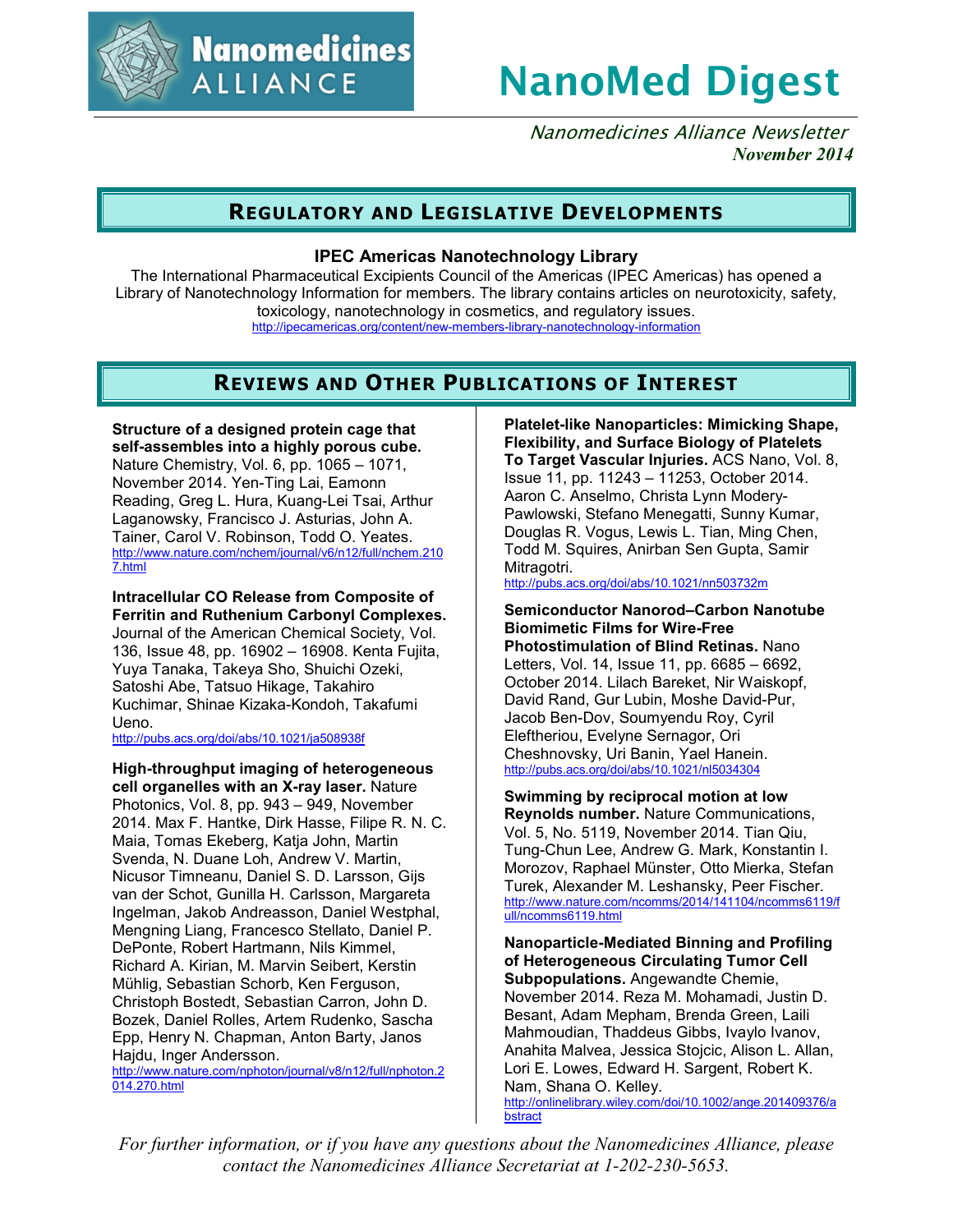#### **CONFERENCES AND WORKSHOPS NanoPortugal 2015, 11 – 13 February 2015, Lisbon, Portugal**  Nanoinstrumentation Nanoscale modeling Graphene Nanomedicine http://www.nanopt.org/15EN/topics.php?m=c&s=to **1st European Conference on Pharmaceutics: Drug Delivery, 13 – 15 April 2015, Reims, France Targeting** Liposomes and nanoparticles http://www.apgi.org/Reims2015.htm **5th Zing Bionanomaterials Conference, 25 – 28 April 2015, Algarve, Portugal Synthesis** Characterization **Toxicity Therapeutics** http://www.zingconferences.com/conferences/5th-zingbionanomaterialsconference/?utm\_source=Bionano&utm\_campaign=4c88800 925- 11\_25\_2014+150OFFER&utm\_medium=email&utm\_term=0 **EuroNanoForum 2015, 10 – 12 June 2015, Riga, Latvia**  Nanomanufacturing Advanced Materials http://euronanoforum2015.eu/ **International Society for Biomedical Polymers and Polymeric Biomaterials, 8 – 10 July 2015, Orlando, FL**  Nanocomposites Drug delivery systems Controlled release systems Biomedical pharmaceutical polymers http://isbppb.org/conferences-workshops/ **International Conference on Biomedical Engineering and Systems, 13 – 14 July 2015, Barcelona, Spain.**  Biomedical devices **Biomaterials** Drug design Nanotechnology for biomedical applications http://icbes.net/papers/

**REFERENCE SECTION**

### **Nanobio- and Nanomedicine Companies**

\_1b10fe4b2a-4c88800925-173199889

Listed alphabetically: http://www.nanowerk.com/nanotechnology/nanomaterial/nan obiomedicine\_a.php

# **Nano Organizations**

National Center for Toxicological Research (NCTR):

http://www.fda.gov/AboutFDA/CentersOffices/NCTR/default. htm

National Nanotechnology Initiative (NNI): http://www.nano.gov/

Nano Science and Technology Consortium (NSTC): http://www.nstc.in/

Nano Science and Technology Institute (NSTI): http://www.nsti.org/

The Nanotechnology Institute (NTI): http://nanotechinstitute.org/

## **Nano Journals**

American Chemical Society -- Nano Letters: http://pubs.acs.org/journal/nalefd

Institute of Physics – Nanotechnology: http://iopscience.iop.org/0957-4484/

Journal of Nanoscience and Nanotechnology: http://www.aspbs.com/jnn/

NanoTrends - A Journal of Nanotechnology and its Applications: http://www.nstc.in/journal/default.aspx

BCC Research -- Nanotechnology Reports: http://www.bccresearch.com/index/category/code/nanotechn ology

Nanomedicine: Nanotechnology, Biology, and Medicine: http://www.nanomedjournal.com/home0

Nanomedicine: http://www.futuremedicine.com/page/about.jsp

Nature Nanotechnology: http://www.nature.com/nnano/focus/highlights/index.html?W T.mc\_id=NM1110CT01

*For further information, or if you have any questions about the Nanomedicines Alliance, please contact the Nanomedicines Alliance Secretariat at 1-202-230-5653.*